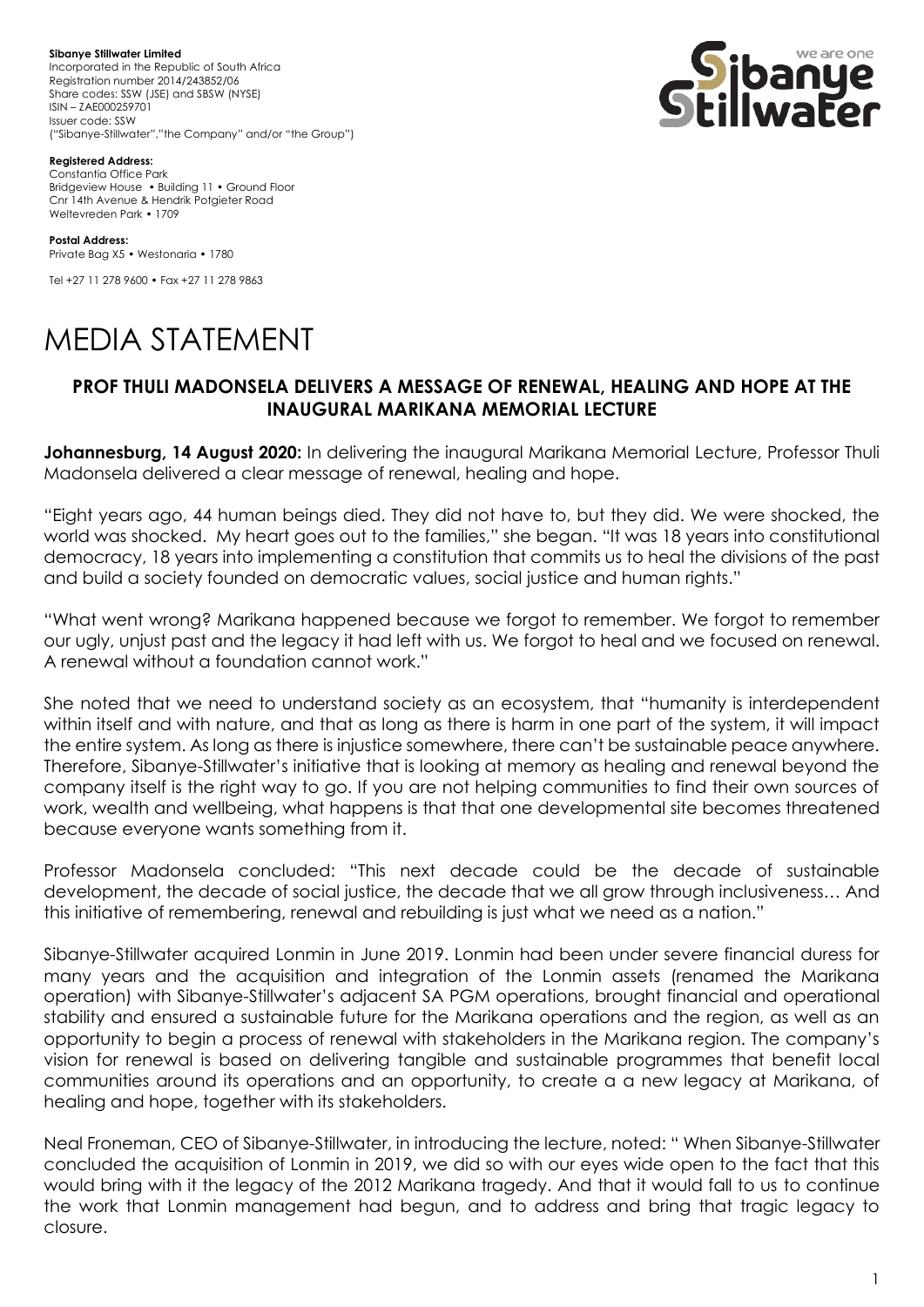"We recognise and respect the events of the past. We also welcome the opportunity to engage and collaborate as a stakeholder, among and with other stakeholders who were and continue to be affected. Whilst we acknowledge and respect the past, we want to develop a new legacy for Marikana; one where conflict is supplanted by new social and economic compacts. We want it to be a new, more inclusive and sustainable legacy.

It has been my long-held and personal belief that to move forward as a company, as an industry and as a society, we need to reconcile with our past and, in so doing, we will be able to collaborate on a new future. We asked Professor Madonsela to consider how we can build on the past to deliver a better future? This is an important conversation for us to be having, as a company and a country."

Archbishop Makgoba, in his message at the beginning of the lecture said: "Eight years ago this week, the events that took place at Marikana culminating at Wonderkop, left a deep scar on the psyche of our country and us, her people. It is an important event to remember and reflect on so that we can do all that is good or better in our efforts to build South Africa. We gather in hope that the mining industry which I have journeyed with – a journey of hurt and introspection – will continue to transform and benefit the lives of many."

The Marikana Memorial Lecture 2020 may be viewed at <https://78449.themediaframe.com/links/sibanye200814.html> or downloaded from <https://www.sibanyestillwater.com/features/2020/marikana-memorial/>

## **Sibanye-Stillwater media contact:**

Thabisile Phumo Tel: +27 (0) 83 455 8106 Email: [Thabisile.Phumo@sibanyestillwater.com](mailto:Thabisile.Phumo@sibanyestillwater.com)

## **FORWARD-LOOKING STATEMENTS**

The information in this announcement may contain forward-looking statements within the meaning of the "safe harbour" provisions of the United States Private Securities Litigation Reform Act of 1995. These forward-looking statements, including, among others, those relating to Sibanye Stillwater Limited's ("Sibanye-Stillwater" or the "Group") financial positions, business strategies, plans and objectives of management for future operations, are necessarily estimates reflecting the best judgment of the senior management and directors of Sibanye-Stillwater. All statements other than statements of historical facts included in this announcement may be forward-looking statements. Forward-looking statements also often use words such as "will", "forecast", "potential", "estimate", "expect" and words of similar meaning. By their nature, forward-looking statements involve risk and uncertainty because they relate to future events and circumstances and should be considered in light of various important factors, including those set forth in this disclaimer. Readers are cautioned not to place undue reliance on such statements.

The important factors that could cause Sibanye-Stillwater's actual results, performance or achievements to differ materially from those in the forward-looking statements include, among others, our future business prospects; financial positions; debt position and our ability to reduce debt leverage; business, political and social conditions in the United States, South Africa, Zimbabwe and elsewhere; plans and objectives of management for future operations; our ability to obtain the benefits of any streaming arrangements or pipeline financing; our ability to service our bond instruments; changes in assumptions underlying Sibanye-Stillwater's estimation of their current mineral reserves and resources; the ability to achieve anticipated efficiencies and other cost savings in connection with past, ongoing and future acquisitions, as well as at existing operations; our ability to achieve steady state production at the Blitz project; the success of Sibanye-Stillwater's business strategy; exploration and development activities; the ability of Sibanye-Stillwater to comply with requirements that they operate in a sustainable manner; changes in the market price of gold, PGMs and/or uranium; the occurrence of hazards associated with underground and surface gold, PGMs and uranium mining; the occurrence of labour disruptions and industrial action; the availability, terms and deployment of capital or credit; changes in relevant government regulations, particularly environmental, tax, health and safety regulations and new legislation affecting water, mining, mineral rights and business ownership, including any interpretations thereof which may be subject to dispute; the outcome and consequence of any potential or pending litigation or regulatory proceedings or other environmental, health and safety issues; power disruptions, constraints and cost increases; supply chain shortages and increases in the price of production inputs; fluctuations in exchange rates, currency devaluations, inflation and other macro-economic monetary policies; the occurrence of temporary stoppages of mines for safety incidents and unplanned maintenance; the ability to hire and retain senior management or sufficient technically